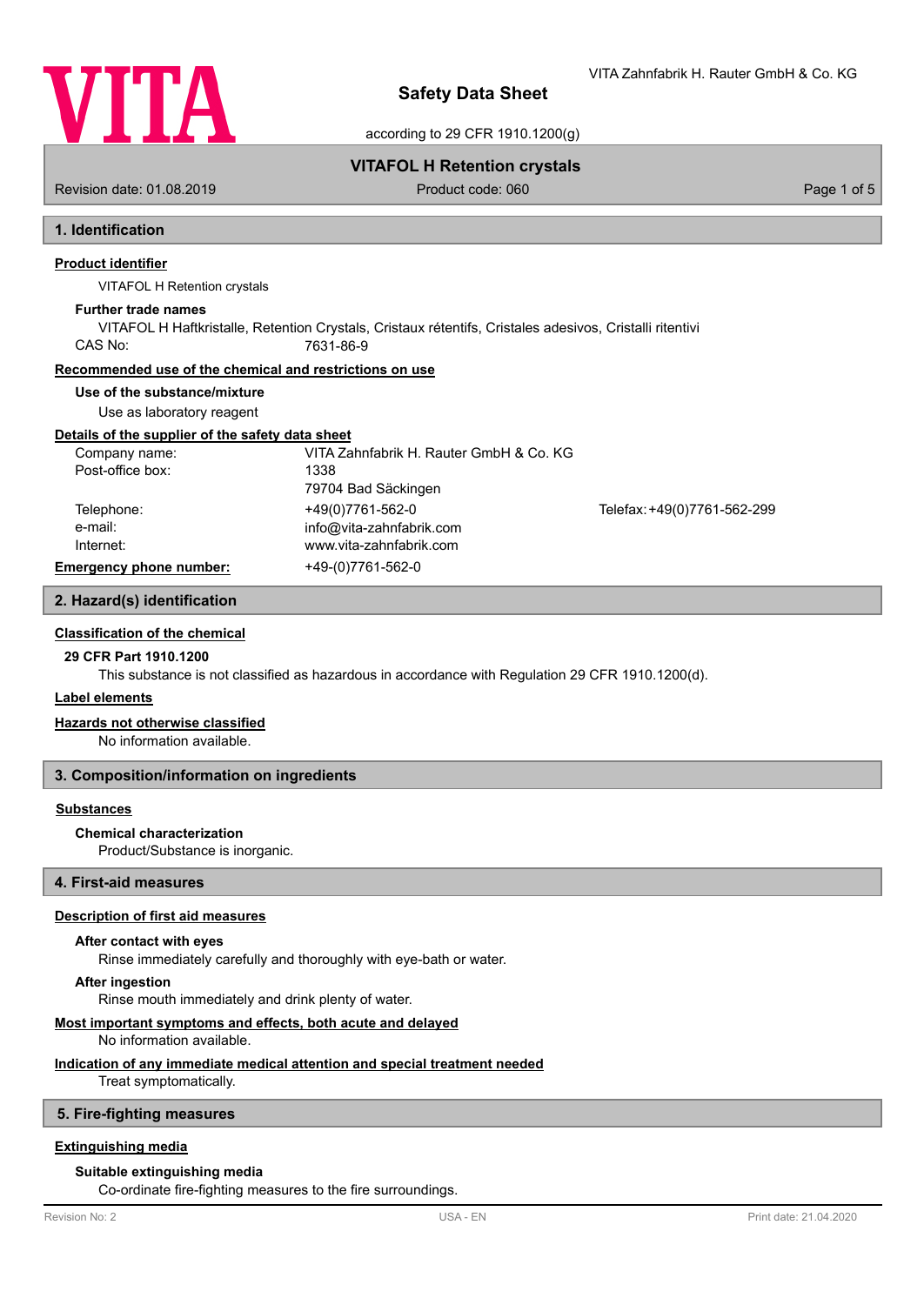

according to 29 CFR 1910.1200(g)

### **VITAFOL H Retention crystals**

Revision date: 01.08.2019 **Product code: 060** Product code: 060 **Page 2 of 5** Page 2 of 5

### **Specific hazards arising from the chemical**

Non-flammable.

## **Special protective equipment and precautions for fire-fighters**

In case of fire: Wear self-contained breathing apparatus.

### **6. Accidental release measures**

#### **Personal precautions, protective equipment and emergency procedures**

Avoid dust formation. Do not breathe dust.

### **Environmental precautions**

No special environmental measures are necessary. Clean contaminated articles and floor according to the environmental legislation.

### **Methods and material for containment and cleaning up**

Take up mechanically. Treat the recovered material as prescribed in the section on waste disposal.

#### **Reference to other sections**

Safe handling: see section 7 Personal protection equipment (PPE): see section 8 Disposal: see section 13

### **7. Handling and storage**

### **Precautions for safe handling**

#### **Advice on safe handling**

No special measures are necessary.

# **Advice on protection against fire and explosion**

No special fire protection measures are necessary.

### **Conditions for safe storage, including any incompatibilities**

### **Requirements for storage rooms and vessels**

Keep container tightly closed.

#### **Hints on joint storage**

No special measures are necessary.

### **8. Exposure controls/personal protection**

### **Control parameters**

#### **Exposure limits**

| CAS No.   | Substance         | ppm | mg/m <sup>3</sup> | $f$ / $c$ c | Category  | Origin     |
|-----------|-------------------|-----|-------------------|-------------|-----------|------------|
| 7631-86-9 | Silica, amorphous |     |                   |             | TWA (8 h) | <b>REL</b> |

### **Exposure controls**

### **Protective and hygiene measures**

Take off contaminated clothing. Wash hands before breaks and after work. When using do not eat or drink.

### **Eye/face protection**

Wear eye protection/face protection.

### **Hand protection**

When handling with chemical substances, protective gloves must be worn with the CE-label including the four control digits. The quality of the protective gloves resistant to chemicals must be chosen as a function of the specific working place concentration and quantity of hazardous substances. For special purposes, it is recommended to check the resistance to chemicals of the protective gloves mentioned above together with the supplier of these gloves.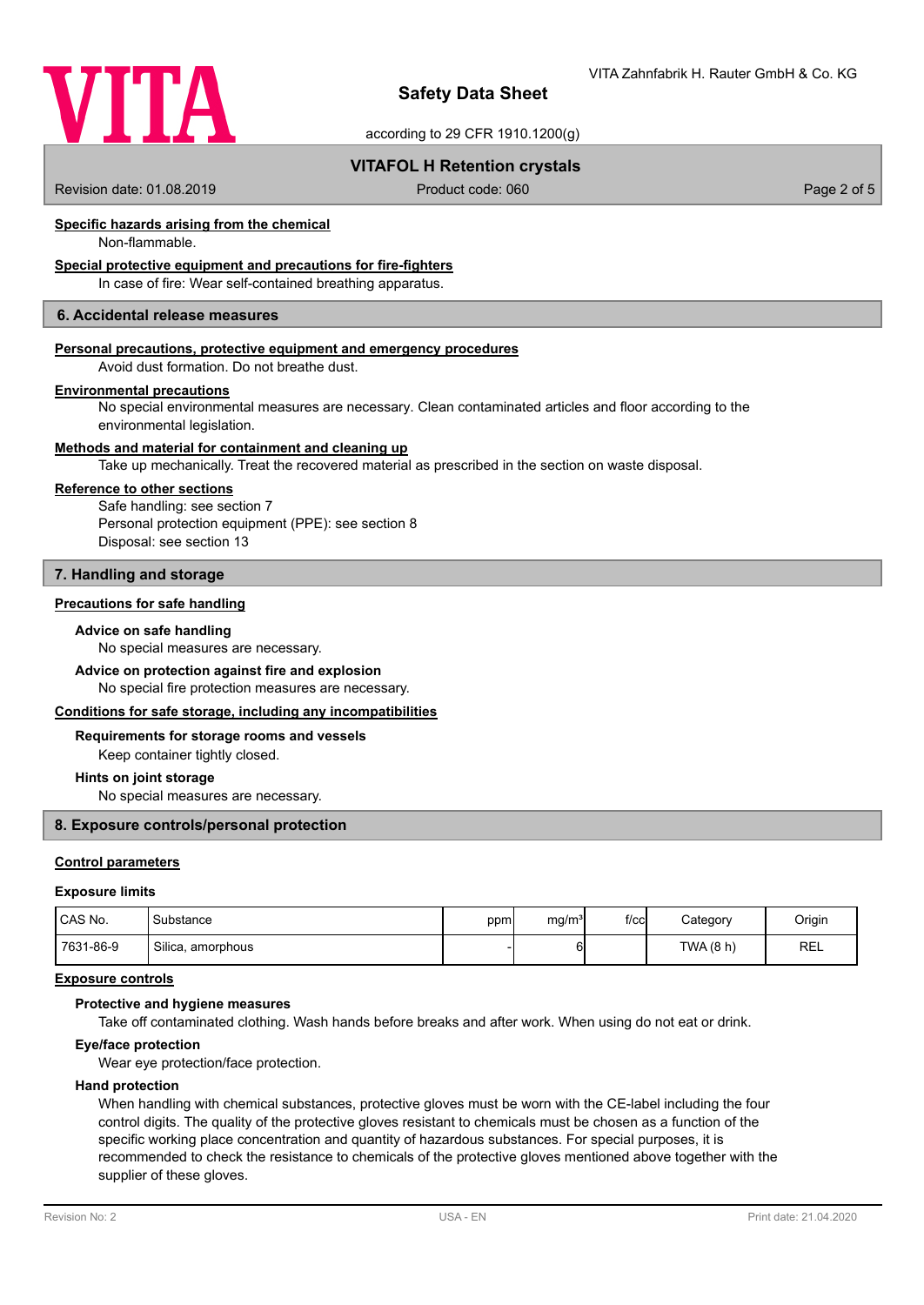

according to 29 CFR 1910.1200(g)

### **VITAFOL H Retention crystals**

Revision date: 01.08.2019 **Product code: 060** Product code: 060 **Page 3 of 5** Page 3 of 5

### **Skin protection**

Wear suitable protective clothing.

# **Respiratory protection**

Provide adequate ventilation as well as local exhaustion at critical locations. Technical ventilation of workplace

### **9. Physical and chemical properties**

| Information on basic physical and chemical properties |             |                           |
|-------------------------------------------------------|-------------|---------------------------|
| Physical state:                                       | solid       |                           |
| Color:                                                | translucent |                           |
| Odor:                                                 | odorless    |                           |
| pH-Value:                                             |             | not determined            |
| Changes in the physical state                         |             |                           |
| Melting point/freezing point:                         |             | not determined            |
| Initial boiling point and boiling range:              |             | > 999 °C                  |
| Flash point:                                          |             | X                         |
| <b>Flammability</b>                                   |             |                           |
| Solid:                                                |             | not determined            |
| Gas:                                                  |             | not applicable            |
| Lower explosion limits:                               |             | not determined            |
| Upper explosion limits:                               |             | not determined            |
| <b>Auto-ignition temperature</b>                      |             |                           |
| Solid:                                                |             | not determined            |
| Gas:                                                  |             | not applicable            |
| Decomposition temperature:                            |             | not determined            |
| <b>Oxidizing properties</b><br>Not oxidising.         |             |                           |
| Vapor pressure:<br>(at 50 $°C$ )                      |             | <=1100 hPa                |
| Density:                                              |             | 2,20000 g/cm <sup>3</sup> |
| Water solubility:                                     |             | No                        |
| Solubility in other solvents<br>not determined        |             |                           |
| Partition coefficient:                                |             | not determined            |
| Vapor density:                                        |             | not determined            |
| Evaporation rate:                                     |             | not determined            |
| <b>Other information</b>                              |             |                           |
| Solid content:                                        |             | 100,0 %                   |
|                                                       |             |                           |

### **10. Stability and reactivity**

### **Reactivity**

No hazardous reaction when handled and stored according to provisions.

### **Chemical stability**

The product is stable under storage at normal ambient temperatures.

### **Possibility of hazardous reactions**

No known hazardous reactions.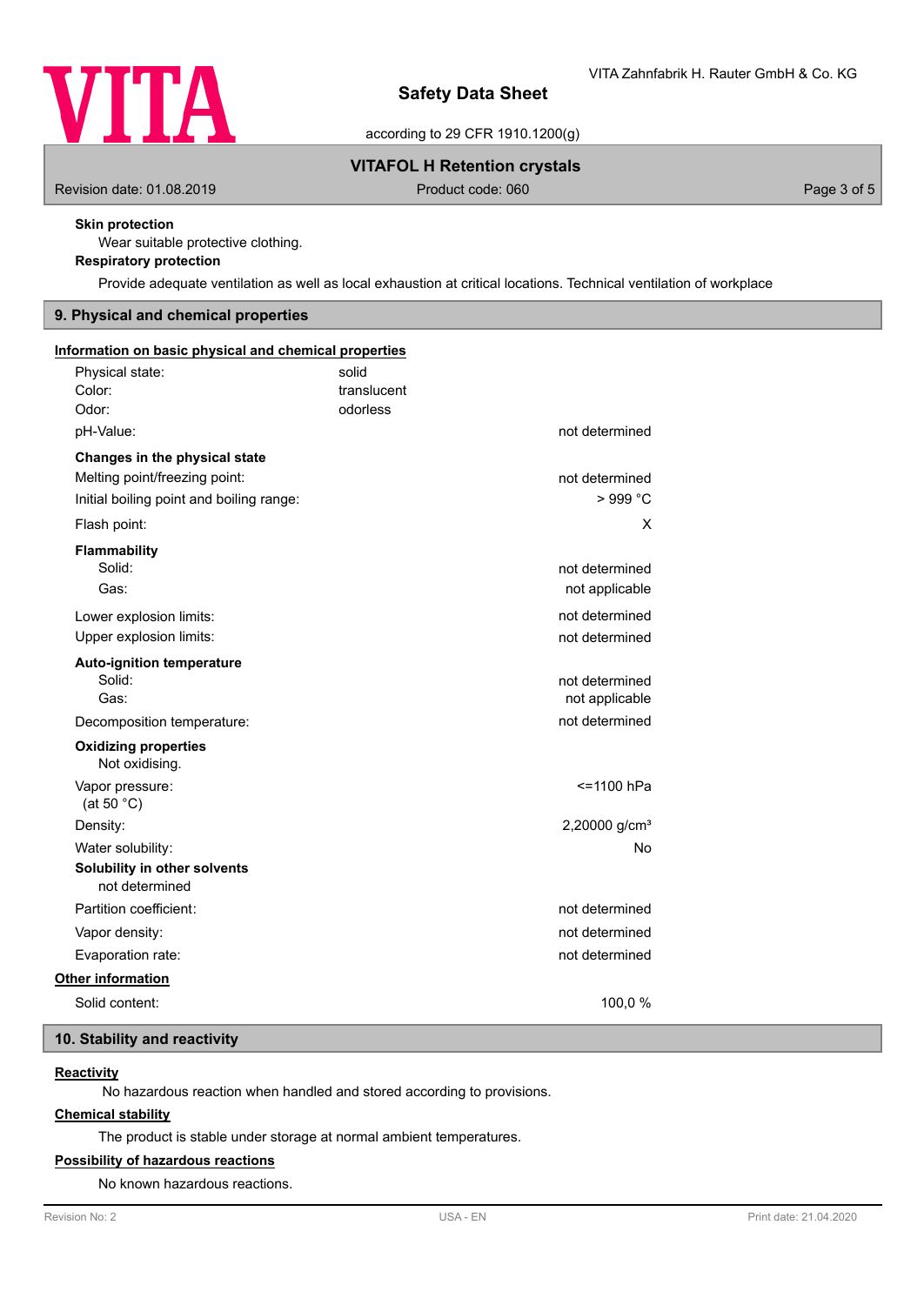

according to 29 CFR 1910.1200(g)

### **VITAFOL H Retention crystals**

Revision date: 01.08.2019 **Product code: 060** Product code: 060 **Page 4 of 5** Page 4 of 5

### **Conditions to avoid**

none/none

### **Incompatible materials**

# No information available.

**Hazardous decomposition products**

No known hazardous decomposition products.

### **11. Toxicological information**

### **Information on toxicological effects**

#### **Acute toxicity**

Based on available data, the classification criteria are not met.

#### **Irritation and corrosivity**

Based on available data, the classification criteria are not met.

#### **Sensitizing effects**

Based on available data, the classification criteria are not met.

#### **Carcinogenic/mutagenic/toxic effects for reproduction**

Based on available data, the classification criteria are not met.

### **Specific target organ toxicity (STOT) - single exposure**

Based on available data, the classification criteria are not met.

#### **Specific target organ toxicity (STOT) - repeated exposure**

| Based on available data, the classification criteria are not met. |                                                         |
|-------------------------------------------------------------------|---------------------------------------------------------|
| Carcinogenicity (OSHA):                                           | Not listed.                                             |
| Carcinogenicity (IARC):                                           | Silica, amorphous (CAS 7631-86-9) is listed in group 3. |
| Carcinogenicity (NTP):                                            | Not listed.                                             |

#### **Aspiration hazard**

Based on available data, the classification criteria are not met.

### **Additional information on tests**

The substance is classified as not hazardous according to regulation (EC) No 1272/2008 [CLP].

### **12. Ecological information**

#### **Ecotoxicity**

The product is not: Ecotoxic.

#### **Persistence and degradability**

The product has not been tested.

#### **Bioaccumulative potential**

The product has not been tested.

#### **Mobility in soil**

The product has not been tested.

#### **Other adverse effects**

No information available.

### **Further information**

Avoid release to the environment.

### **13. Disposal considerations**

### **Waste treatment methods**

#### **Disposal recommendations**

Dispose of waste according to applicable legislation.